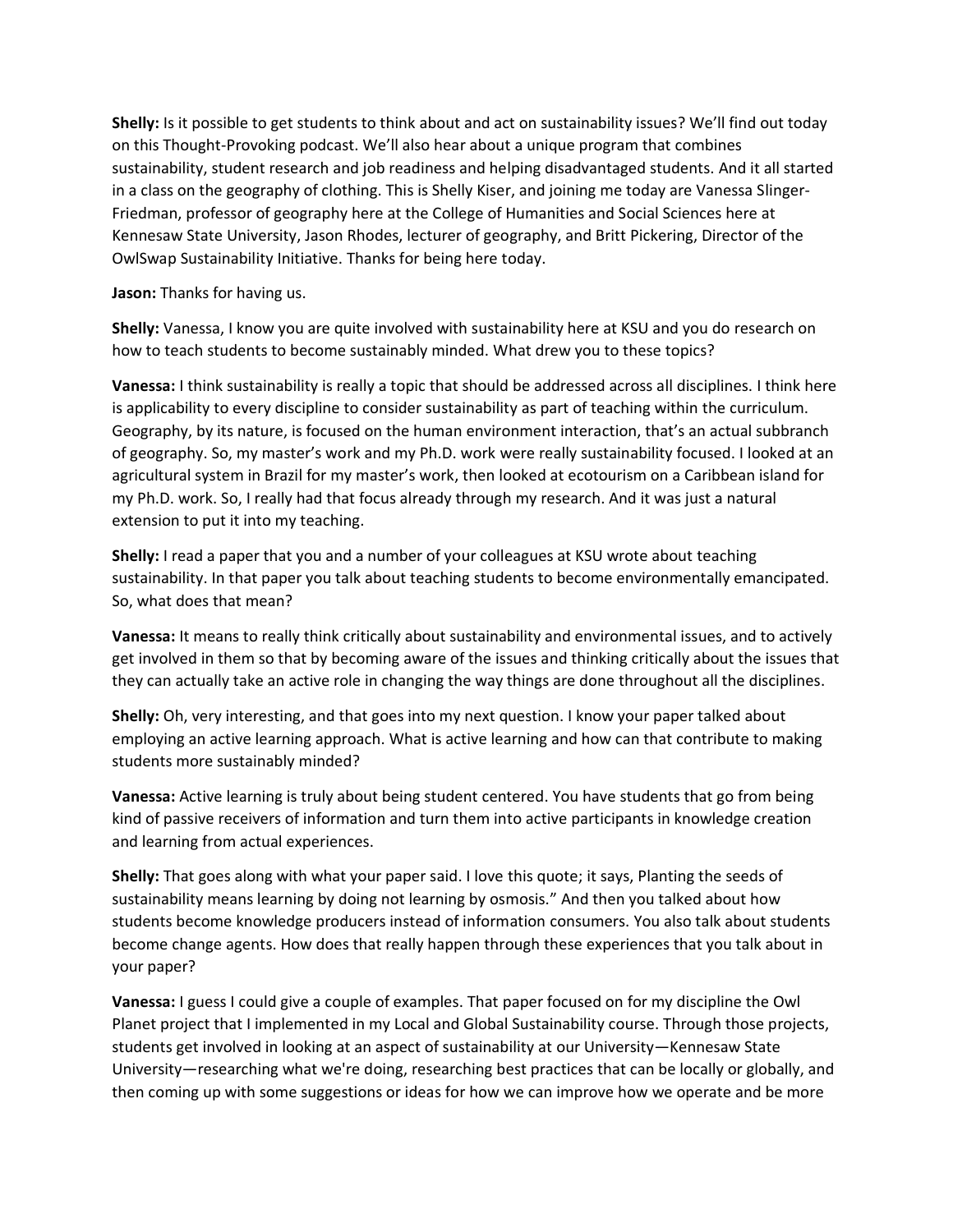sustainable. This can be in the arena of recycling, water use, transportation—any aspect of the University. Once they have that information and they follow that process, then they can actually engage in putting that solution in place on campus. One example is the KSU sustainability map that was produced by a student who was a geography and GIS student. She developed that project through that class and the Owl Planet project. Now KSU has a sustainability map that people can access on our website.

**Shelly:** What's the sustainability map? Does that map out where all the projects are?

**Vanesa:** It maps out any aspect of sustainability that we have at KSU. So, it can be anything from curriculum resources—which departments do you find sustainability courses taught—all the way through where you can access drinking fountains that have the spout that allows you to refill a bottle. So that students are being sustainable. They carry their own single use… Not single use, multiple use water bottle. We want to avoid single use. And they're refilling that as opposed to using tons of plastic containers throughout the day.

**Shelly:** There are many different projects going on around here that you talked about in that paper. It was interesting. It wasn't just geography. It was a number of different places and I know in architecture. They started a LEED lab. Can you tell us a little bit about what the students in the LEED lab did as part of the learning process?

**Vanessa:** Yeah, sure. I don't know how many people know about LEED certification, but it's all about using sustainable materials. Pretty much the whole process of designing and building any kind of construction uses best sustainability practices. You're making good use of your resources. Also, you design your building to make it the most environmentally sustainable. The students in the architectural course learned about LEED certification, but then actually applied it, also, at Agnes Scott University. LEED certification is a bit controversial, so it's not allowed within public and state universities. But the professor for that course, Professor at Aikens, was able to work with Agnes Scott students to implement it on a building at that university, which is privately funded.

**Shelly:** I thought that was interesting. Partway through the project, it became kind of illegal to do what they were going to do. Who could have guessed, right?

**Vanessa:** Right, creative work around. And the great thing is that the students not only got the academic knowledge of LEED, but then they were actually able to implement it. And I think in a way you create a much deeper type of learning that is very long lasting when you do things with active learning in mind.

**Shelly:** Right. Not just learning about it, but actually putting it into practice so it really gets down into their brains a lot better. And the next project was engineering and the KSU engineering department. I thought that was a really good thing to get them involved in sustainability, because some of the decisions they make and the projects they make can outlive them. So, it's really about long-term impact.

**Vanessa:** Yes, impact on sustainability. They created an Eco-Partners initiative. I was not as involved with the Eco-Partners initiative. But the professor who was involved in that project was Roneisha Worthy. What was really interesting about that project or her work with active learning was that they actually had students that got involved with campus organizations. Student organizations partnered to look at, once again, ways to improve sustainability across KSU. They worked at the KSU Field Station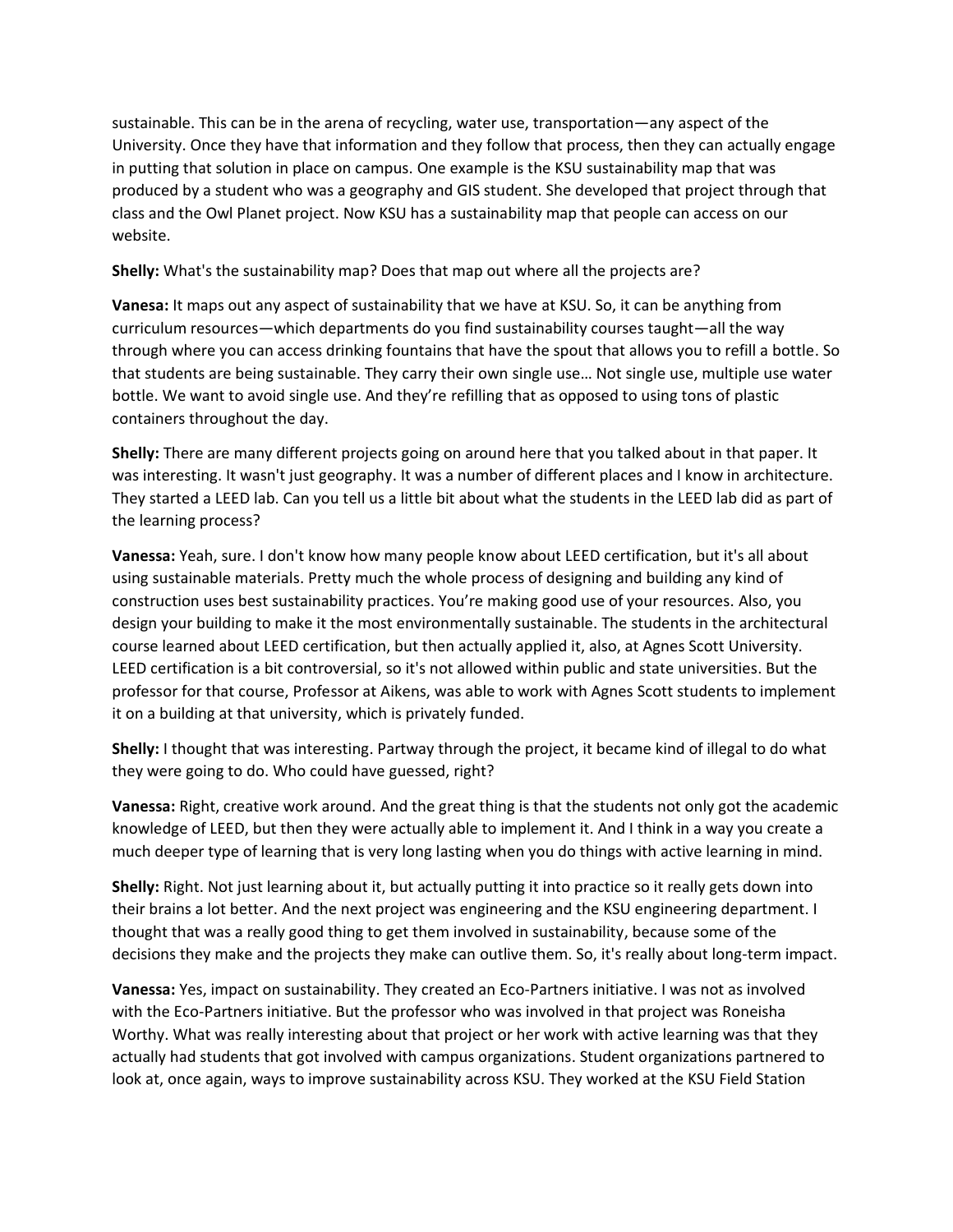which, at that point, was called Hickory Grove Farm. They worked on building a chicken coop. And they also worked on building beehives all with the idea of sustainability in mind.

**Shelly:** I thought that was interesting. The engineering of the building and the sustainability of the movable chicken coops and rebuilding the bee population. Nice combination. Then, it really surprised me that marketing was included in the sustainability projects, because when we think of marketing we often think more about profitability and less about sustainability. So, what how did the Marketing and Professional Sales Department at KSU incorporate sustainability with marketing?

**Vanessa:** Dr. Maria Calamus used the Faculty Fellows Program to develop a green marketing course. And the idea behind it is that the students would take on the role similar to apprentices and learn by being on the job. She was developing the course during that period of time and it had actually had not been implemented or physically taught. But the idea behind it was to have the students do a sustainability survey. And so, they learned about survey design, data collection and data analysis, and then they designed a campus-wide sustainability awareness campaign. Those were the active learning components of what she was planning to put into place in that green marketing course.

I think one of the things that all of these pieces do is connect how faculty, and staff interactions with students can really positively influence student success, make them lifelong learners, and make them really critical thinkers so that they can learn about the issues and the challenges, but they can also be super creative about coming up with solutions and implementing solutions, even on their own campuses. This makes them much better employees, when they get out to the "real world."

**Shelly:** Definitely. They have some real experience doing things and know how to talk about them. What are some of the things that can be done to promote this type of experiential learning—where students really become effective participants? What would you say to people interested in incorporating this in their teaching?

**Vanessa:** It's definitely challenging. Initially and pretty much throughout the process it is more time consuming, but I think the rewards are worth it. And I think it's very exciting. It really gets me super excited every semester to interact with students and have them participate in knowledge acquisition and knowledge application. I just love that part of what I do. I think there are some pretty obvious ways that students can take part, like internships and directed applied research opportunities and being part of student groups. I think encouraging students to do that is an excellent way to get them involved in a more extracurricular way. Within courses I think faculty could potentially think of creative ways of, not changing the course content, but just thinking about how they can have students apply that course content in more active learning ways.

**Shelly:** So how did the Geography of Clothing class lead to one of the biggest and most visible sustainability programs on campus? We'll find out next.

This is Shelly Kiser, I'm the host of the Thought-Provoking podcast, and also communications manager for the College of Humanities and Social Sciences at Kennesaw State University in Kennesaw, Georgia, just outside Atlanta. Kennesaw State is the third largest university in the state, and a Carnegiedesignated R2 doctoral research institution, placing it among an elite group of only 6% of U.S. colleges and universities with either an R1 or R2 status. It's also one of the 50 largest public institutions in the country. The College of Humanities and Social Sciences is the largest college at KSU with over 400 faculty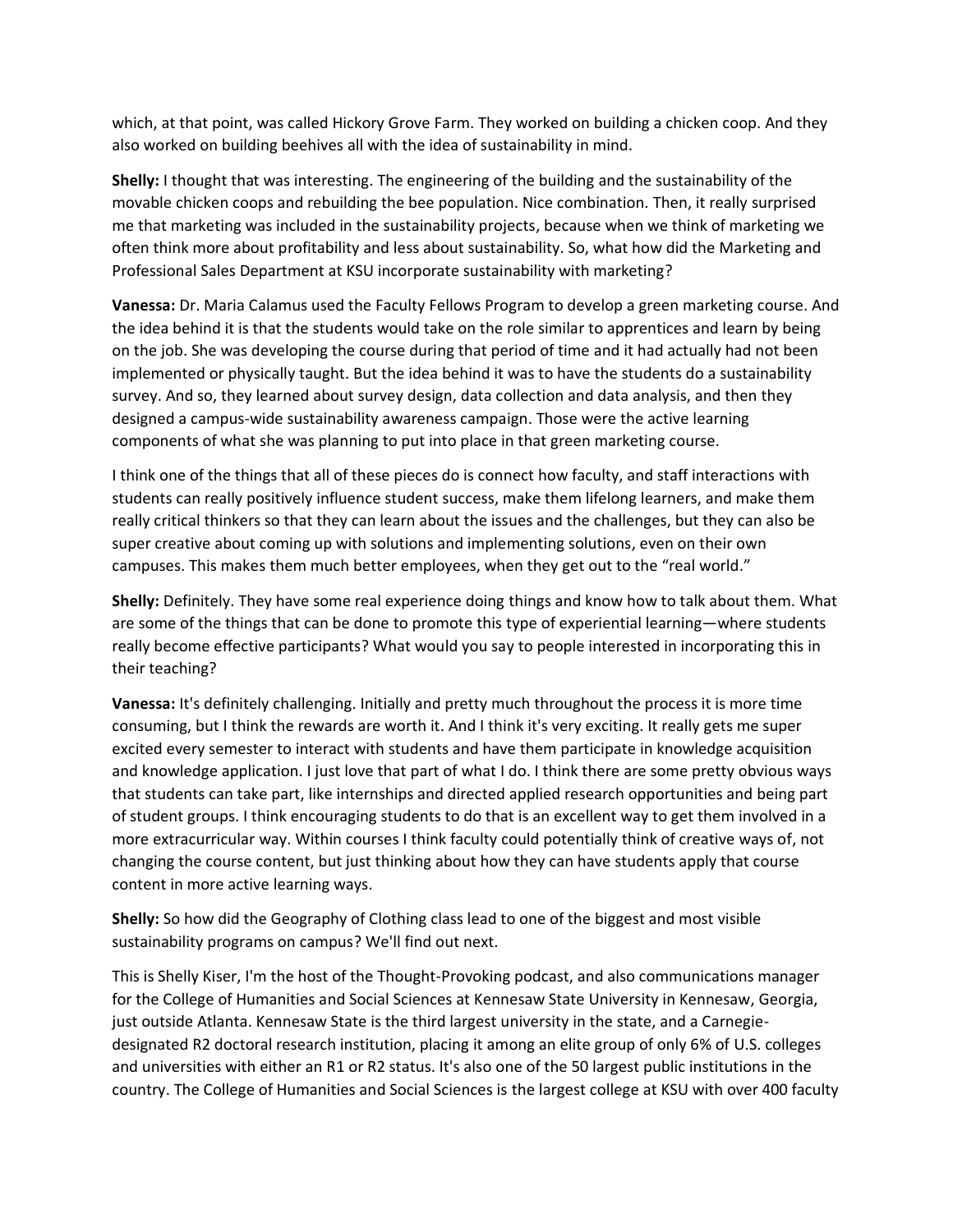members and over 7,000 students. It houses 11 departments and schools, with more than 80 programs of study. Our show features the amazing researchers in our college, and their amazing and thoughtprovoking research.

The geography program that was talked about in that paper was OwlSwap. Jason, I know that came out of your class. You have a very interesting class called the Geography of Clothing. Now when I think of classes in geography, I usually think of World Geography, the geography of Africa—really place named. So, it's very interesting that you're doing the geography of a thing. What inspired you to start a class like that?

**Jason:** I guess it was several years ago, pretty soon after I started teaching at KSU, that I was asked by my department to teach a class called Social Issues and Perspectives in Geography. I said, "That sounds interesting. I'm happy to teach it. What's the content of the class?" I was told, "Whatever you'd like it to be." That was both a great opportunity and meant a lot of work in terms of starting a class from scratch. So, I decided that I wanted to come up with topics that I was personally interested in exploring further and also topics that I thought the students would be interested in exploring.

I guess I've always been very interested in that kind of thing, what I would call the geography of everyday life—the geography of everyday acts of consumption, things that we do each day, and finding the connections and tracing them back to the people and places where they originate. I think that's fascinating for everybody. And in the world that we live in today that often connects us to pretty urgent issues of human rights and issues of environmental sustainability. And of course, in fact that that is what we find.

So, we analyzed clothing, and where our clothing comes from. It really was something pushed by students, as we started to explore those topics and read books about it. The students were first fascinated, but then they said to me, "Well, what are we going to do about it?" That hadn't quite crossed my mind. What was I going to do about it? I was going to finish the class. So, it started.

It's something that students really took the initiative on. Britt is with us today, and she was in the first Geography of Clothing class and about halfway through that class one of the students, probably was Britt, said, "Hey can we can we do this again? Can we do this next semester?" I said, "What do you mean 'do it again'?" How do you do that? They said, "What we would really be interested is doing a semester where we now explore practical solutions to some of the problems that we've been discussing." Literally half the class signed up for that second round, as directed studies, and they produced OwlSwap.

Britt will be talking a lot more about that. OwlSwap has become one of the most visible student organizations on campus, and when we're not in a global pandemic situation, their regular clothing swaps draw literally hundreds and hundreds and hundreds of participants. It's built on the idea of swapping clothes as opposed to going to the store and buying this incredibly resource intensive product. As we studied the geography of clothing, we've learned that the current model for the fashion industry is to create disposable fashion or what we call fast fashion. The idea is that you sell things incredibly cheaply.

## **Shelly:** And they fall apart two weeks later, right?

**Jason:** Quite low priced. The companies will make tons of money because, yeah, as you said, two weeks later, it's no longer something that you choose to wear. So, the clothing swaps create a real alternative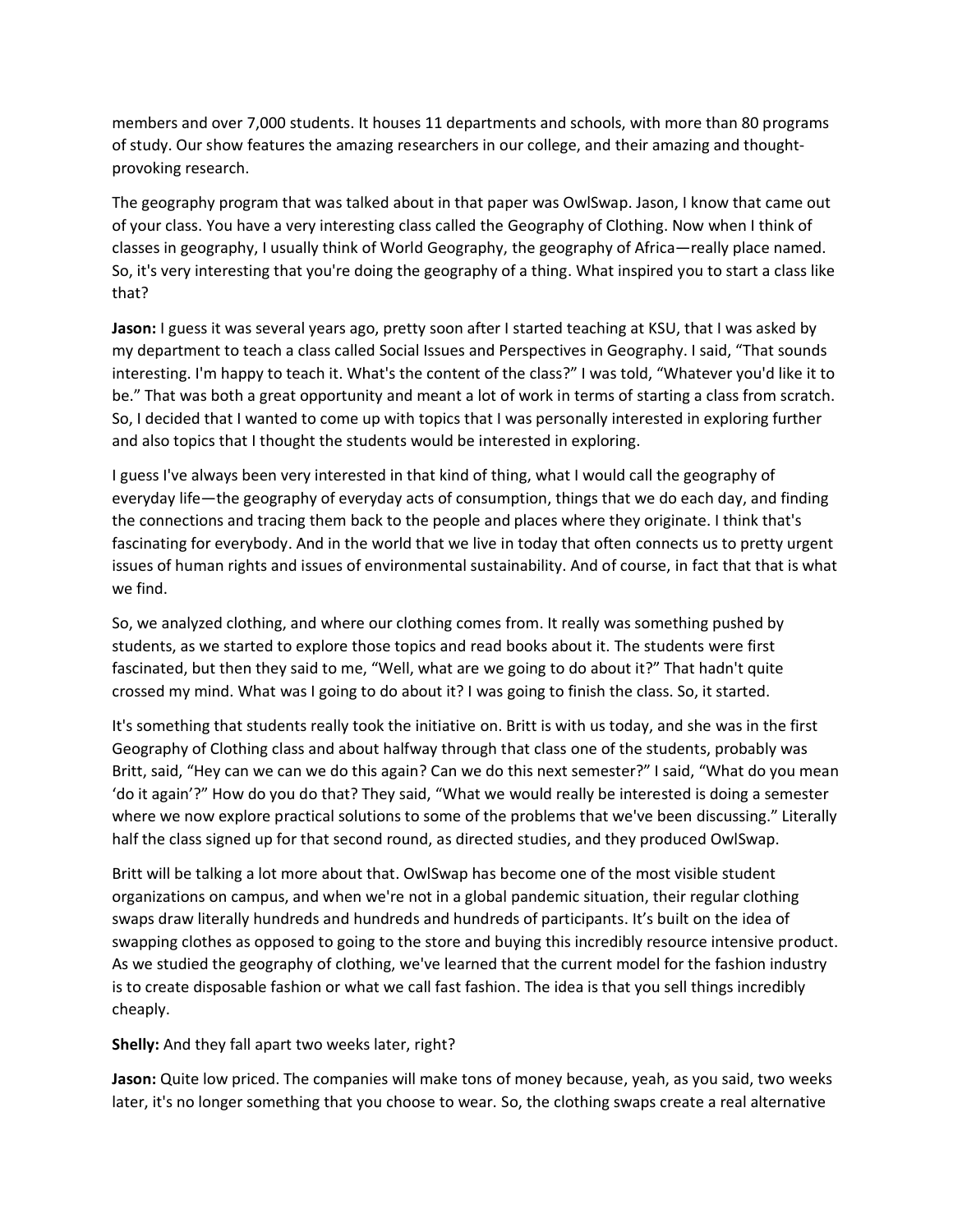to just wringing our hands and saying, "Wow, this is terrible," and feeling bad about it. It gives students an opportunity to consume clothing in an alternative and sustainable way. It also allows people to continue enjoying fashion.

I mean, if you really love to get 10 or 20 new outfits every semester, you can do that by participating in OwlSwap, and you are actually helping the environment, and I would say OwlSwaps are more fun than going to the mall and swiping your credit card. They're definitely cheaper, but there's also a real community aspect to it. Just like going to a farmer's market makes you feel connected with your community, participating in an OwlSwap makes you feel connected to the campus individually. So, it came out of that class, and it really was something that students embraced and pushed me to move forward with.

**Shelly:** A focus on the clothing industry has to do with the social justice issues. Is that why you picked that and really went with that, because of those issues that the garment workers face?

**Jason:** Yes, and that a theme of my own scholarly interests. Something that I often talk about with students is that if you want to analyze social justice issues in your society, the best thing to do is look at basic things like food, clothing, shelter—things that every single society that has succeeded in the history of humanity has had to deal with. I often say that every society has a Fourth of July. You could go to North Korea and you would hear ringing pronouncements about human freedom. I think it's often best to disregard that flowery rhetoric and ask how do we make and distribute our clothes? How do we make and distribute our food? No society is perfect, and I think being a good citizen is looking at the way your society does that and say, "How can we do it better?"

Looking at where our clothing comes from gives us a real opportunity to say there are ways that this can be done better. It really is threatening the environment, and it's not sustainable. We will not be making and distributing clothes in this way and on this scale 20 years from now, because it simply can't be done.

And then as you mentioned, looking at the issues of, not just low wages and overwork, but also of labor. That's something that we learned about in our class; something that was new to me—forced labor and cotton all over the world. When we think about forced labor and cotton, that's something that we think ended with the Civil War. It's dismaying to find that it's still with us here in 2020. But there are international movements that are raising awareness against that and fighting against it. It's been inspiring to see KSU students get involved in those movements. The OwlSwaps, while they're a fun alternative means of consuming clothing, they also raise awareness about those kinds of issues.

**Shelly:** There is also a research component to this, which is related to Bangladesh. Can you tell us what the research component is?

**Jason:** Britt, did we in our first class, have that partnership with the University in Bangladesh?

**Britt:** I believe they started that as part of the directed applied research. That was really cool to me connecting students and consumers here to garment workers in Bangladesh. It allowed them to ask each other questions and interview each other. We've continued that relationship with BRAC University in Bangladesh, working with undergraduate and graduate students to do research on the environmental issues and health issues that garment workers face and the industry as a whole. We have a couple of those interviews up on the OwlSwap website.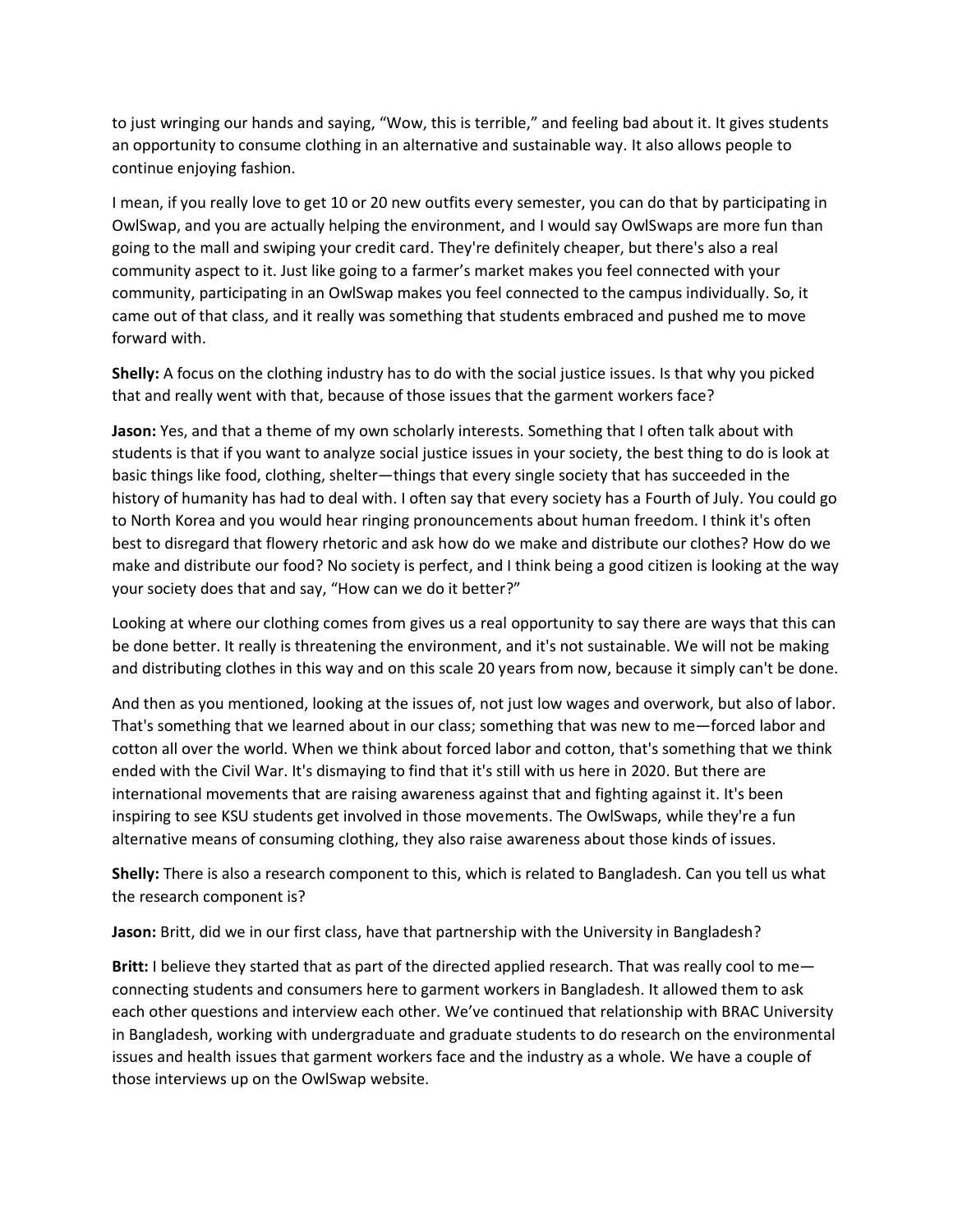**Shelly:** Okay, I can put a link in the show notes to the OwlSwap website so people can go and learn more about that your program. If our listeners want to learn more, check the show notes for a link to that.

**Jason:** That would be great. I was trying to remember exactly when it was in the process of the course development. It's probably when I was teaching that first class—Britt's class—that, as I was exploring this issue myself I read a book called *Broken Promises of Globalization: the Case of the Bangladesh Garment Industry* by a professor at BRAC University which is in Dhaka, Bangladesh. I just had this idea that maybe that professor would be interested in partnering on a project. So, I emailed him and pitched this crazy idea that we could have my students come up with questions that they would be interested in asking garment workers and his students could actually go talk to those garment workers in Bangladesh. He enthusiastically said, "Yes, I'd like to participate in this."

We got a very generous \$300 contribution from a local business owner, her name is Nancy Van, and she owns a used clothing store in Kennesaw called Ecology. She's been a great supporter of OwlSwap. She now funds OwlSwap's entire annual budget, which is fantastic. She sent \$300 to Bangladesh to defray the student's expenses as they conducted those interviews.

They interviewed garment workers and video recorded them. Then they undertook the painstaking work of translating those interviews into English and sending them back to our students. That has been a project that received that first \$300 donation from Nancy of Ecology, and then, two years in a row, we got small grants. We received over \$2,000 each year from the academic journal *Human Geography.* That has continued to fund this program. Just this morning I got another interview sent to me from Bangladesh that, for the first time, has the subtitles in the video. We can post that to the OwlSwap website.

**Shelly:** That sounds like a really neat project featuring international cooperation and involving community partners and students.

**Jason:** It is a really exciting program.

**Shelly:** How does OwlSwap help disadvantaged KSU students, and what's next for OwlSwap? That's coming up next.

Don't forget to join us next month when we'll be talking to Kerwin Swint about his research on mudslinging, and the dirtiest election campaigns in history. And of course, we'll be talking about how this year's presidential campaign compares. Is the Trump versus Biden campaign season more brutal than when Thomas Jefferson and John Adams fought for control the White House? Join us next month to find out that, and more.

Britt, you were one of the students in that initial Geography of Clothing class who initiated the OwlSwap program. Can you tell us how you and these other students came up with this idea?

**Britt:** I think it was partly Jason but then also just the classes. We were so disheartened by what we were learning. It's kind of sad to sit there and hear all these things, right? Okay, but what can I do about it? And a lot of students thought, oh, let me raise a bunch of money, or do something to make things better. But we decided to look at what you can do here on campus. What can just our small group of students do? So, we started with a small clothing swap. Because this is a human rights issue and an environmental issue. All the things surrounding clothing—you really don't realize how much is tied to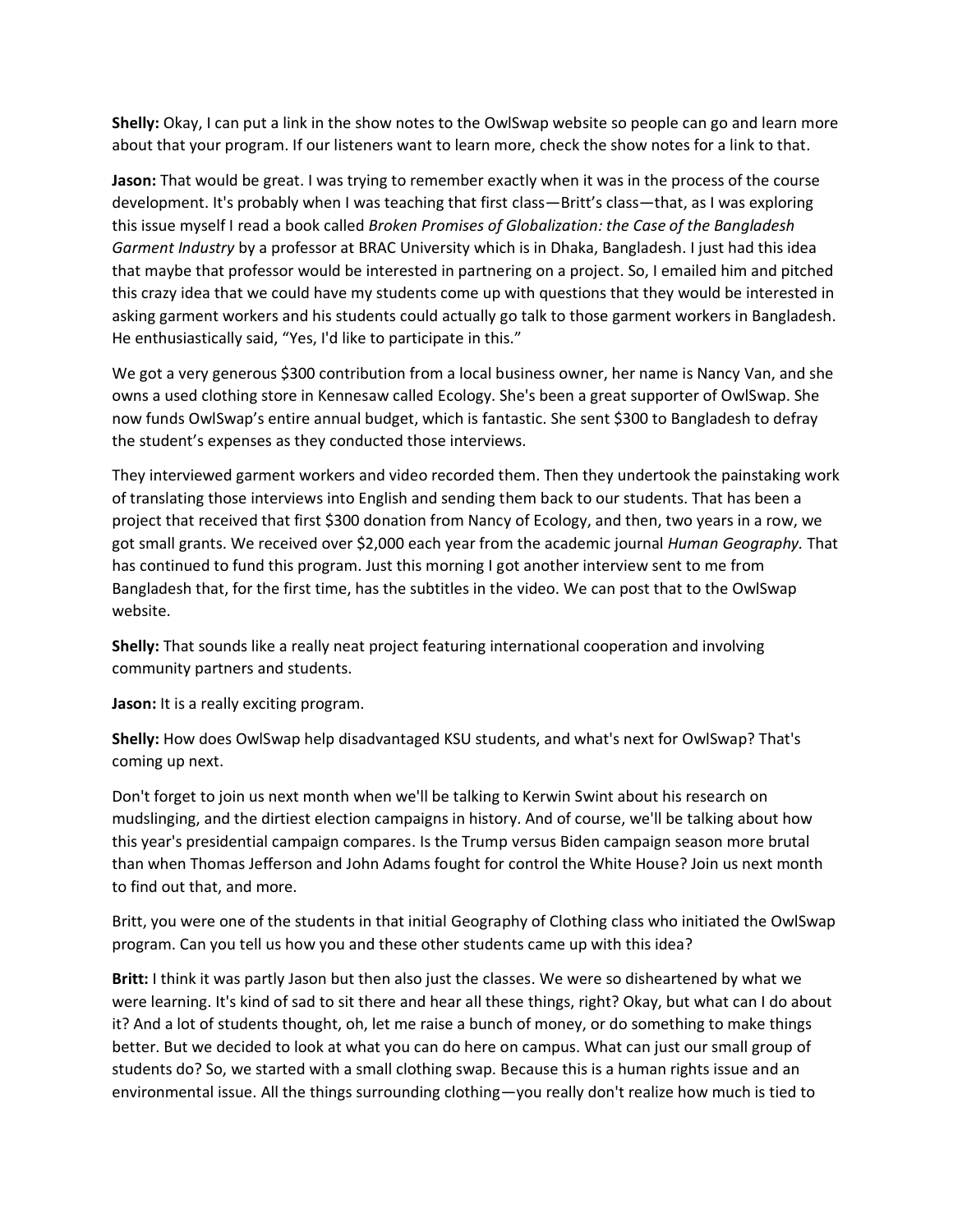what you put on every single day. We started with the small clothing swap and then it's just blown up from there.

We have hundreds of students attending the swaps. We have a sustainability film series and now a sustainability book club. We have a professional clothing closet for students in need and an emergency needs response program for students lacking access to resources for clothing. It goes on and on and on. I started doing an internship running our swap, and now I've graduated from KSU and have a full-time position at the university running OwlSwap. We've just continued to grow and grow.

**Shelly:** Yeah, it's wonderful. I've been to an OwlSwap, and it was really great and nice to see everybody participating. It was run mostly by student volunteers, is that right? And I think internships are part of it too. So, how do students benefit from what they learn as being part of OwlSwap

**Britt:** Students really benefit because they can actually take action, help, and do something that positively impacts not only our community here at KSU, but I would say, globally, it has a positive impact.

By getting involved, they learn about sustainability. They learn about the industry. They get to help students at KSU. We even teach mending and upcycling at swaps. You just get a nice sense of community, and you have everyone from professors to students to staff members—everyone's coming to the swap.

**Shelly:** It's really cool. I'm sure some of these skills apply to future jobs.

**Britt:** Absolutely, I had two interns over the summer, and they totally rebuilt the websites. They learned how to map a website and how to create content and they worked on social media projects. I have digital design students are creating flyers. People helping run and write sustainability reports. There are so many skills that students gain just from being involved.

**Shelly:** Wow, that's wonderful. And I know you mentioned briefly there are some important benefits to disadvantaged students who participate in OwlSwap and other parts of the program. How does it help some of our more disadvantaged students?

**Britt:** Absolutely. Students who are lacking access to clothing and other resources get free tickets to the swaps to come and participate without having to give up any of their clothing items. It's all anonymous. The students could have tickets left over from the previous swap and no one would know that you didn't bring items to the swap. We give them to KSU Victim Services Office, the LGBTQ Resource Center, and CARE services. Then the case managers give it to the students who need it most.

**Shelly:** Oh, that's great. I saw that OwlSwap has another partnership with a local nonprofit that even helps more with sustainability here at KSU. Can you tell us what that is?

**Britt:** We actually have several relationships with local nonprofits. We have textile recycling and donation bins on campus, so we take those items in and then KSU students sort them. But for clothing items that maybe can't be donated for KSU students or to other local charities that we work with, like Hope Though Soap, they go to a nonprofit called reloom. They employ low income and formerly homeless individuals. They're actually part of affordable housing. Reloom will strip items back down to the thread and reweave them into products. Out of that relationship that started with OwlSwap, we've expanded to the whole university, so we now have a university textile recycling program. All KSU excess,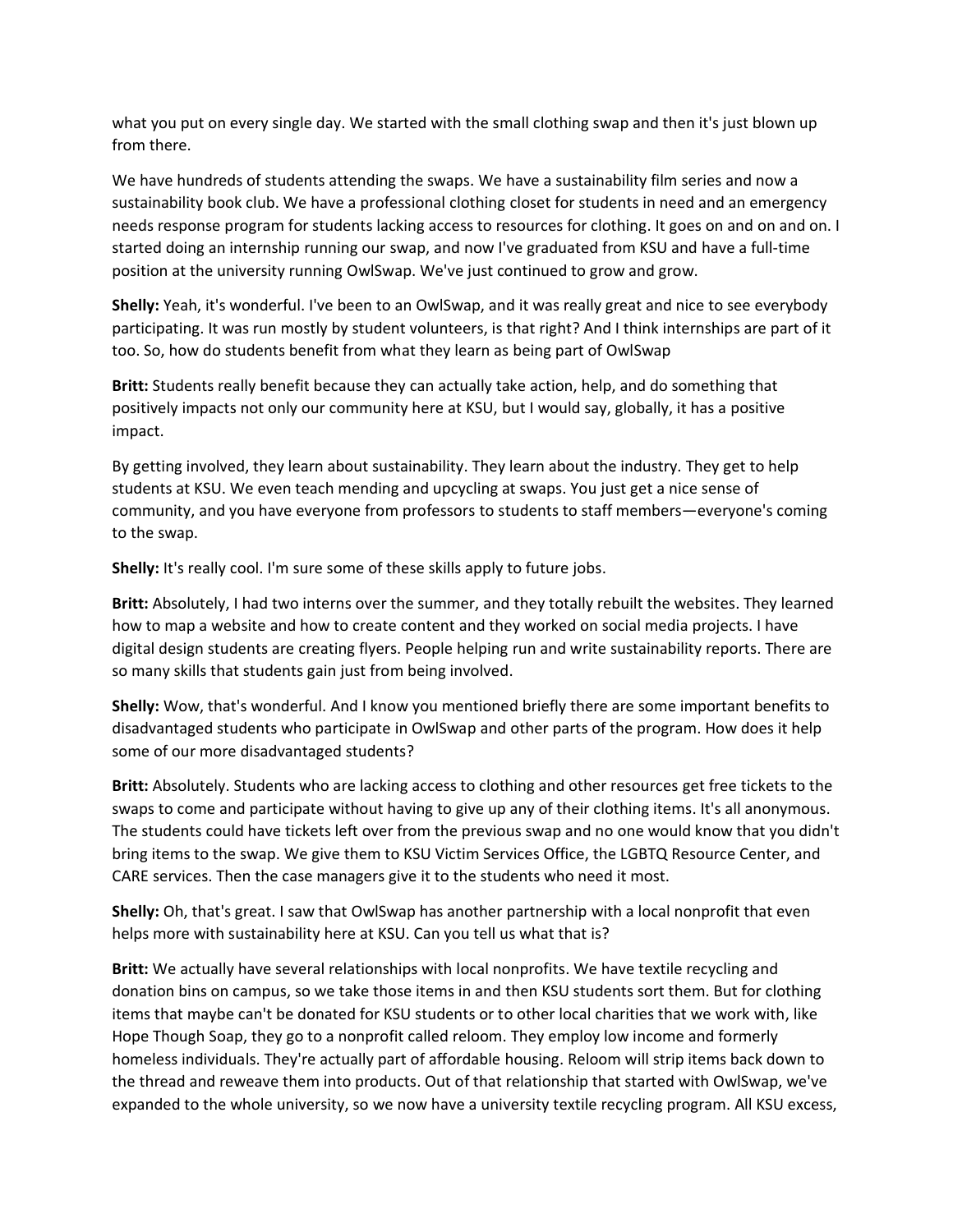like something with the KSU logo, gets sent to reloom stripped down and turned into a new KSU product. So, we're not only helping the environment by reducing the waste disposal of those items and the cost of waste disposal, but we're employing someone, helping a nonprofit, and then creating these really cool upcycled items out of old KSU flags, T shirts and banners. It's really, really neat.

**Shelly:** I thought it was really neat. Just coming full circle around there.

**Britt:** Yeah, it's almost like a closed loop economy for all the university textiles.

**Shelly:** You mentioned briefly that on top of all this, as if that wasn't enough, you also have a film series and a book club. What's that? Is that student focused or on everyone's invited?

**Britt:** We actually have alumni and professors from different colleges attending the book club. Of course, it's all virtual right now. And then the film series this year we're going virtual. I'm actually partnering with students at UGA to run that. But it's all sustainability focused. And it's not specifically focused to clothing. Our films have ranged from talking about coral reef issues to fashion and all kinds of different things.

**Shelly:** Oh, interesting. What's next for OwlSwap? I heard that you are moving.

**Britt:** Yes, we have a new office space. I want to be able to get more office space. We're wanting to expand, in a post-COVID world, to have basically a free shop where students can come in if they need items. And then expand our professional clothing assistance for students in need, so they don't have to wait for a swap to happen if they want to check out a blazer for an interview or something. That's also where we'll run our emergency needs response program, which is where students submit a form anonymously online and we gather all those items for them. Just to have the storage space to house all those items and hopefully continue to expand.

**Shelly:** Vanessa showed me your space before and it was pretty crowded, right Vanessa?

**Vanessa:** Yeah. I just want to note that although we're not fully set up and functional yet, the new space will be in Willingham Hall Room 128.

**Shelly:** Okay. And I know that right before COVID happened you had sent out a request to staff to send in some professional clothing. I'm sure you will get that going again back on campus.

**Britt:** Yes. We had a lot of those items available in our February and March swaps. It was great to see students trying on blazers and helping each other pick out which tie would go best. It was really neat to see them help each other prepare for interviews.

**Shelly:** If someone's interested in supporting OwlSwap, what kind of things can they do to support your program?

**Vanessa:** That's a great question. Of course, we want to encourage everybody to come out to the swaps and attend the film series and participate in the book club. Organizations like this really need financial support. Also, OwlSwap would definitely love people to consider becoming a sponsor or donor to OwlSwap to support its initiatives. And so, yeah, we need money.

**Shelly:** That's definitely something everyone needs, and this is a real worthwhile cause. I'm just really impressed with the OwlSwap program and all that it has done through multiple aspects—from